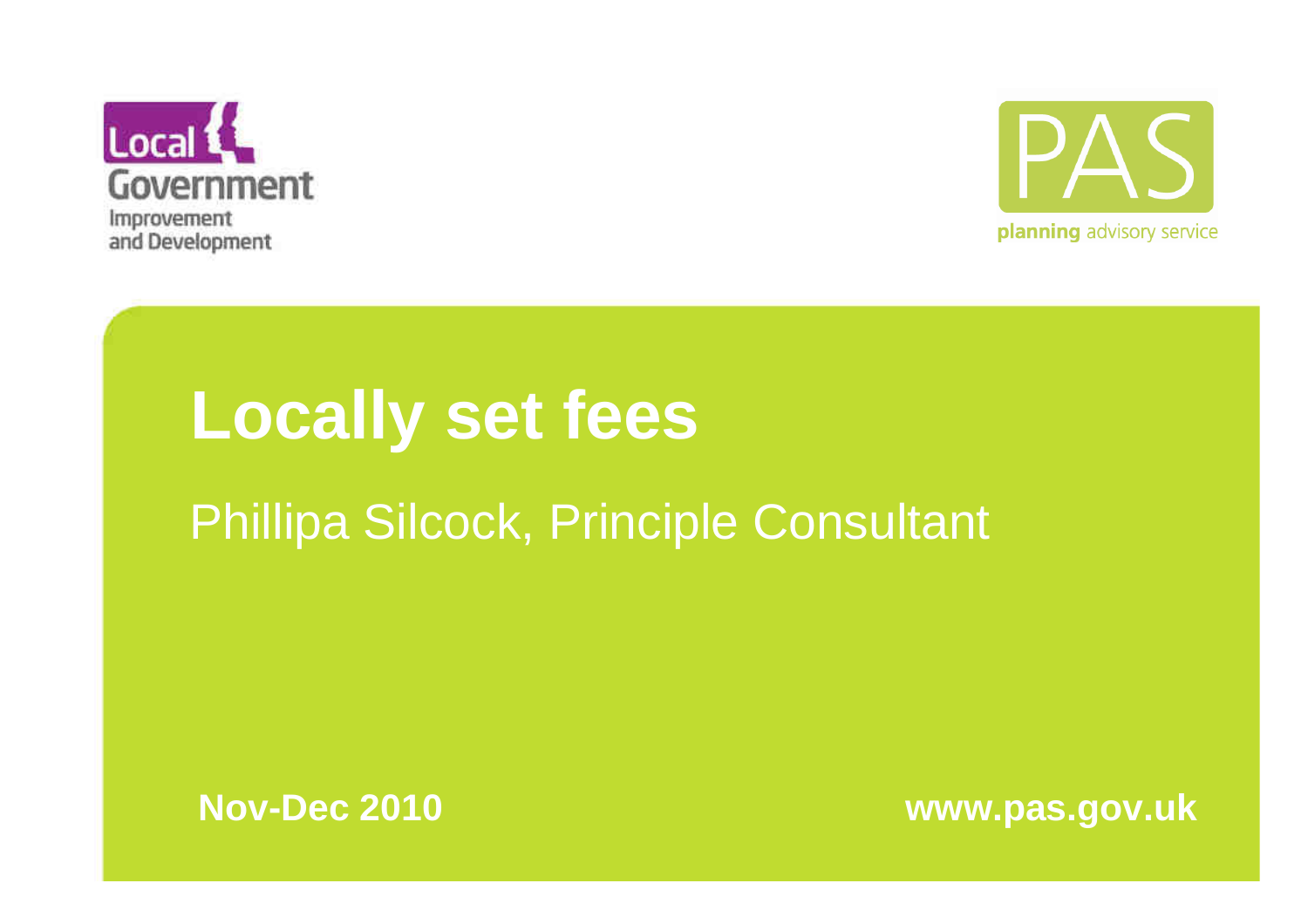### **Contents**

- Overview
- The Local Authority Planning Service tool
	- –**Principles**
	- –Part A (costs)
	- –Part B (apportionment)
- Timescale / next steps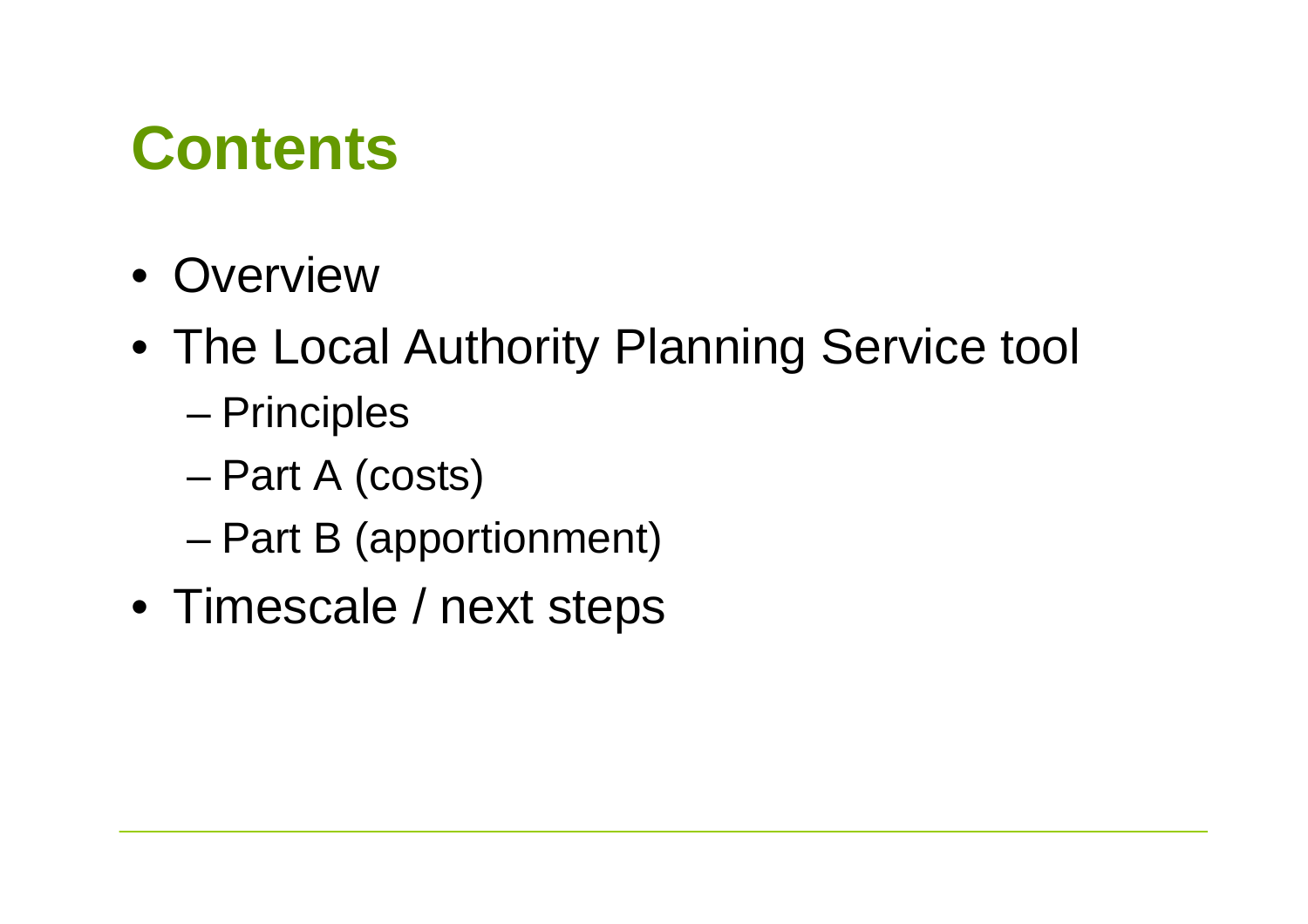### **Overview**

- Joint LG Group / POSe / DCN / CCN •submission to consultation.
- • Not just "yes", but proposing some details:
	- –Using information from benchmarking club
	- – Worked up with 20 pilots
		- •Not finished / agreed
		- •Share early thoughts and likely direction
		- $\bullet$ Without prejudice !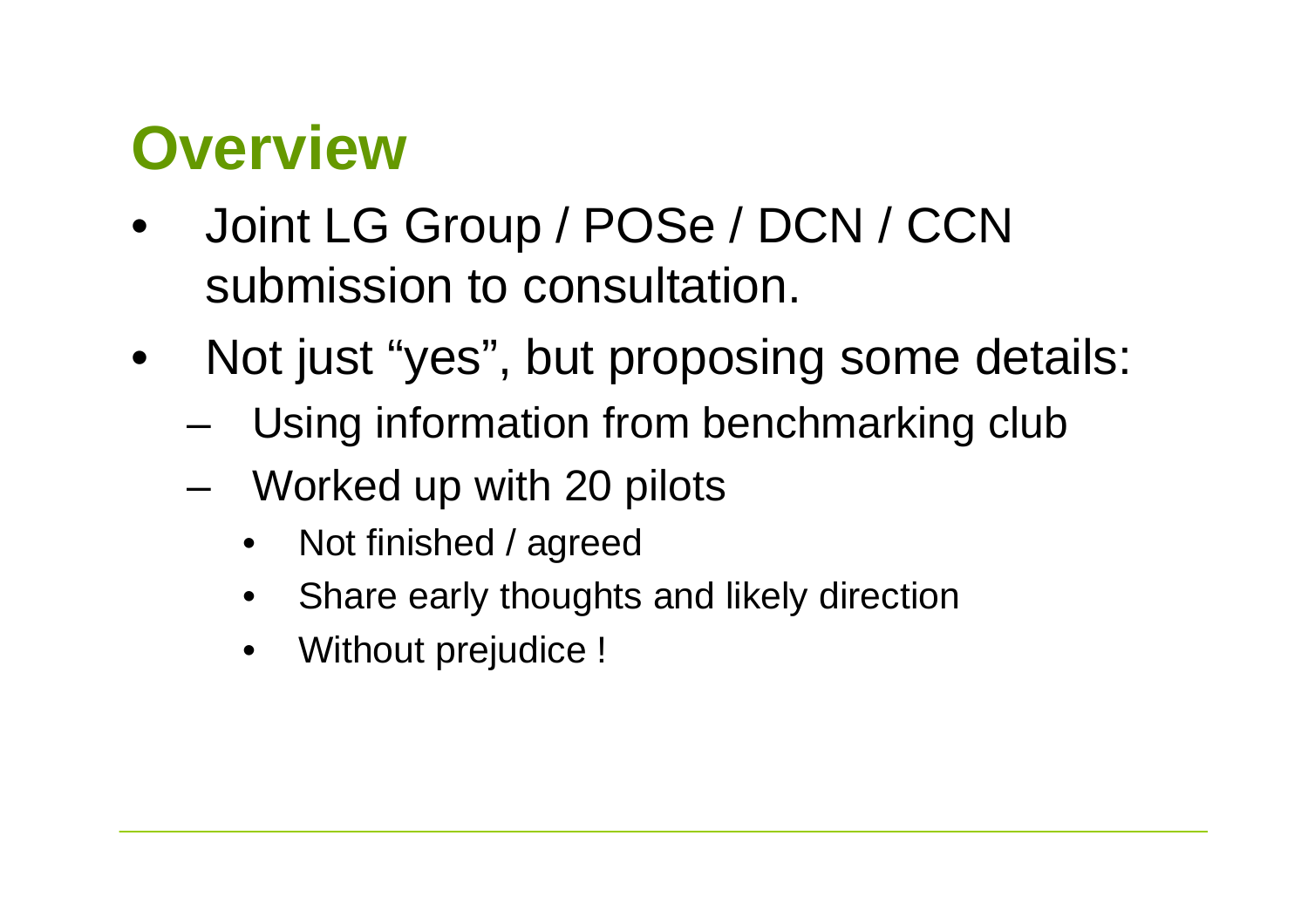### **Overview of LAPS**

# **Principles**

| Heritage                   | Free go              | Cost of objections |
|----------------------------|----------------------|--------------------|
| Retrospective applications | Cost of committee    | Premium            |
| Exemptions from fees       | Over/under provision | Publishing         |

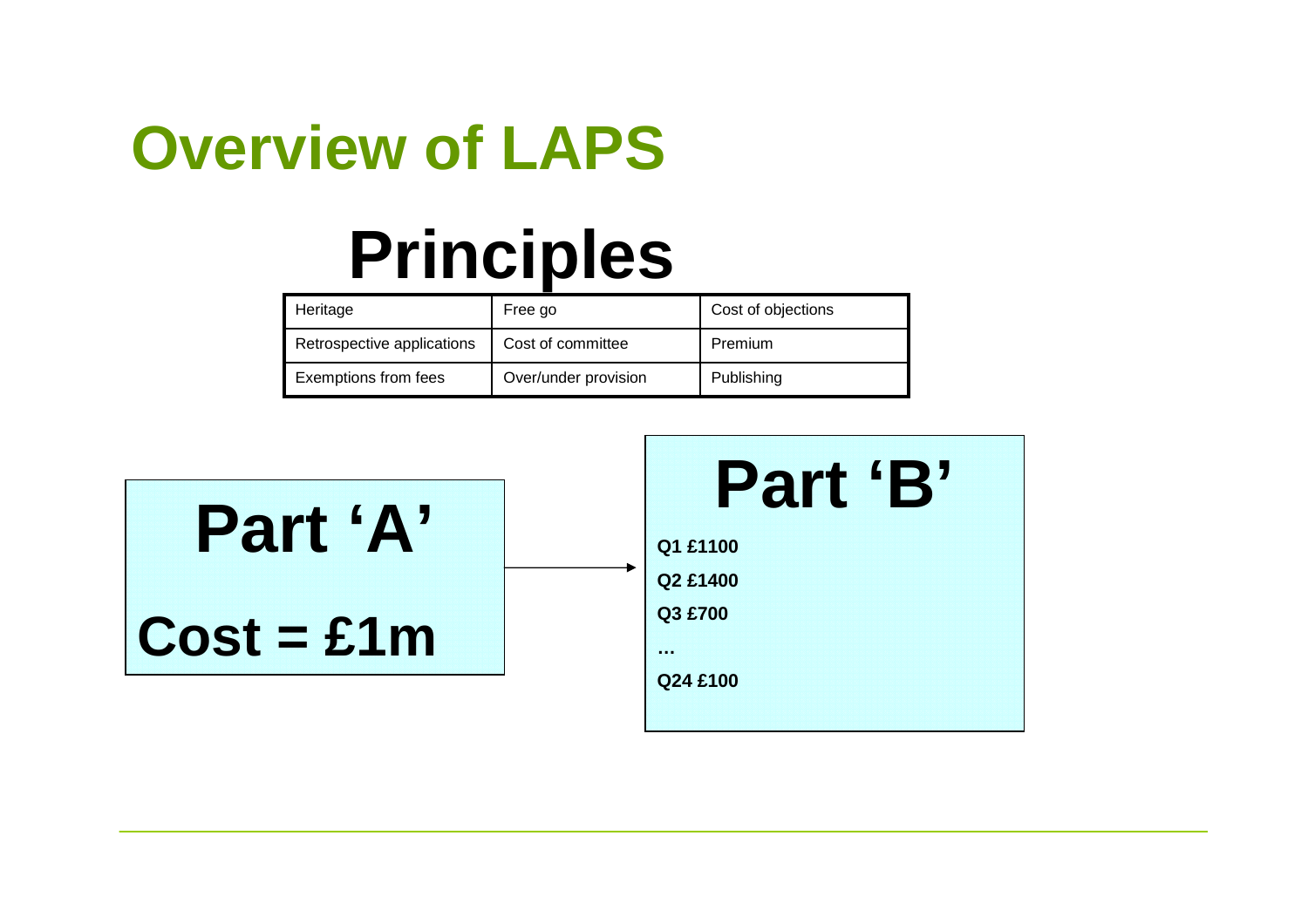### **Overview – three components**

### **1. Principles**

- a. Common approaches to heritage / free go / premium offer / accountability etc.
- **2. Part 'A'** How much is to be recovered
	- a. Direct costs of services
	- b. Indirect (as per BVACOP)
- **3. Part 'B'** How these costs are apportioned
	- a. Turn into fee schedule
	- b. Extend to cover full, outline, condition, retrospective etc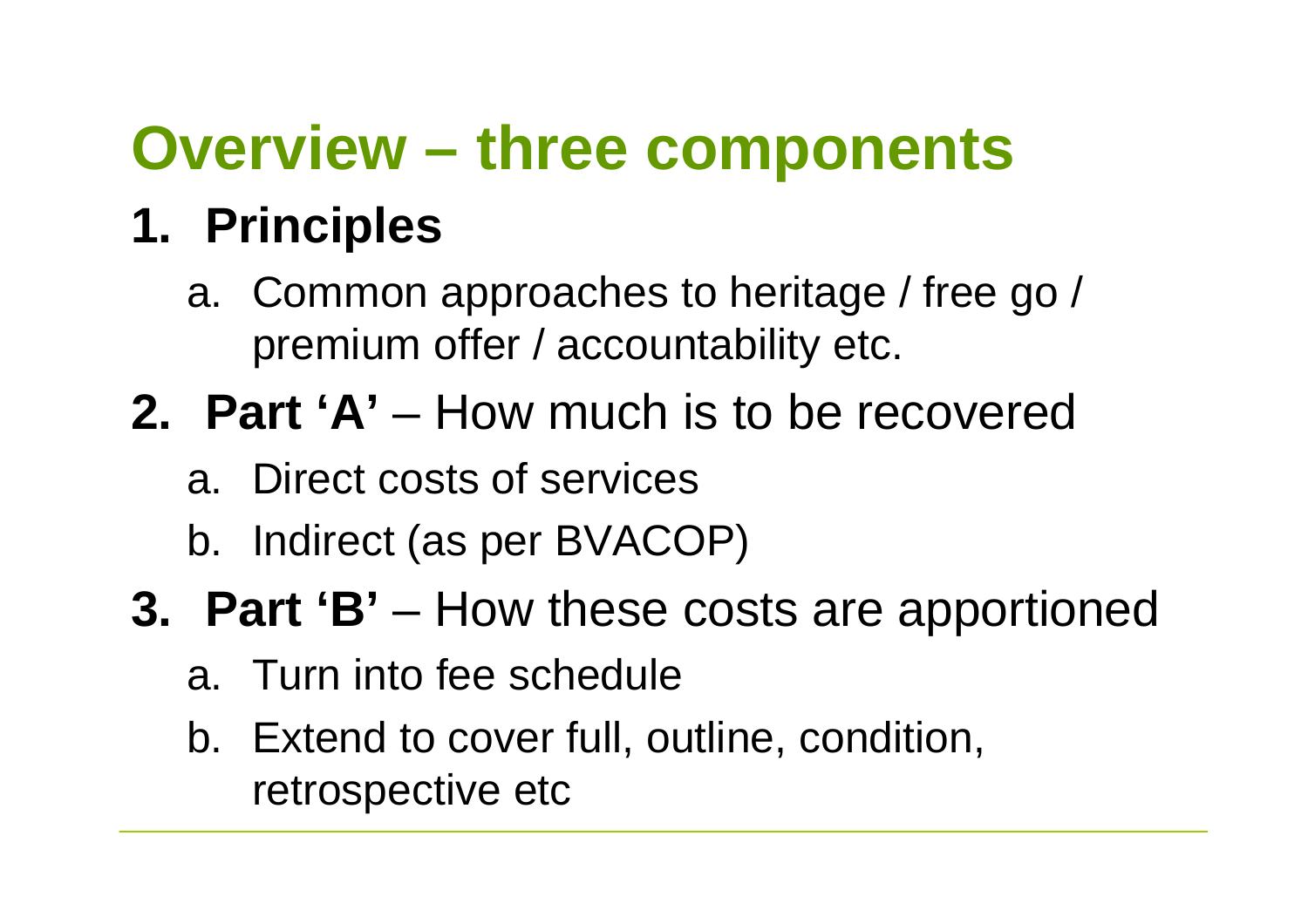# **Overview (cont'd)**

- Not compulsory for LPAs
	- –But cheaper / quicker / less risky
- Charged or free ?
	- –Benchmark club = £500-600 per year
- Maintained by LG group / PAS (?) / CIPFA
	- –Principles: reviewed annually.
	- –Part A: undertaken and shared each year
	- – Part B: changed as regs change. Target is not to change them too often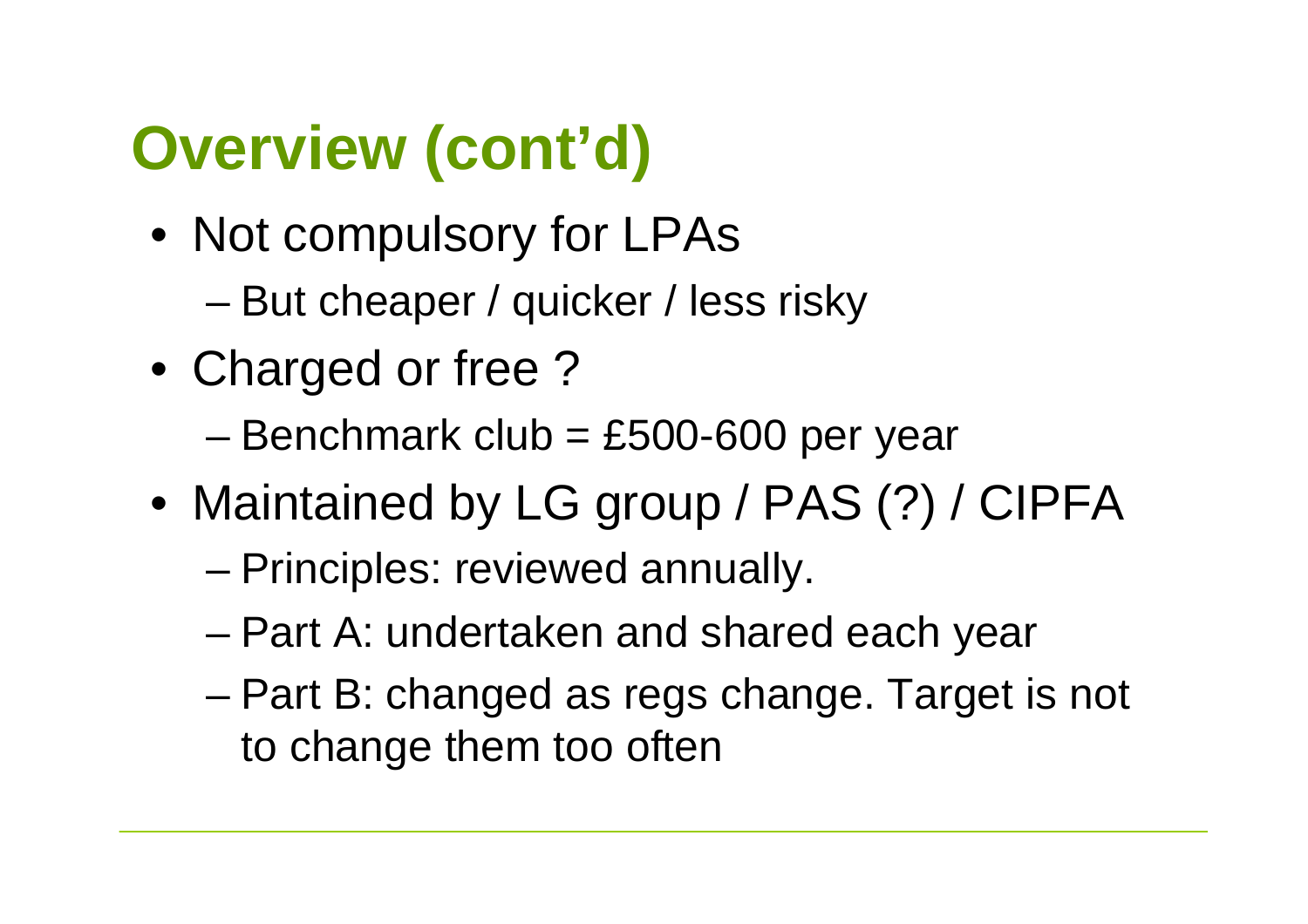# **Overview (cont'd)**

- For applicants and fee payers
	- –'Principles' consistent
	- –Part 'A' benchmarked in public
	- –Park 'B' benchmarked in public
- Alongside fee setting
	- – Locally monitored performance in much more detail than national indicators
	- – Importance of public money for other aspects of planning (plan, enforcement)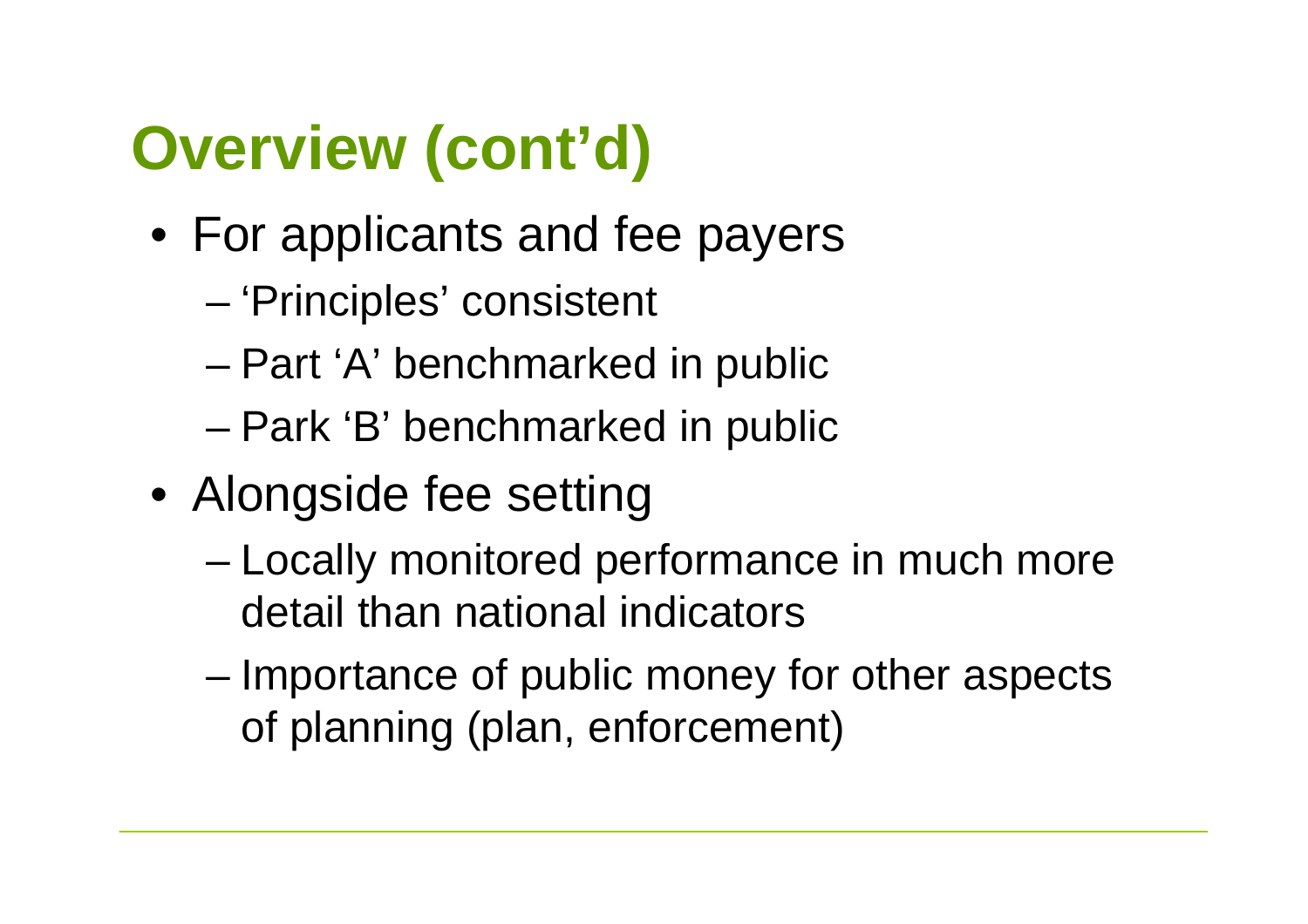### **The principles**

- 24 key issues
- Prelimary view, subject to final consensus and political leadership
- Inform submission, but will form "rules" of our package

•………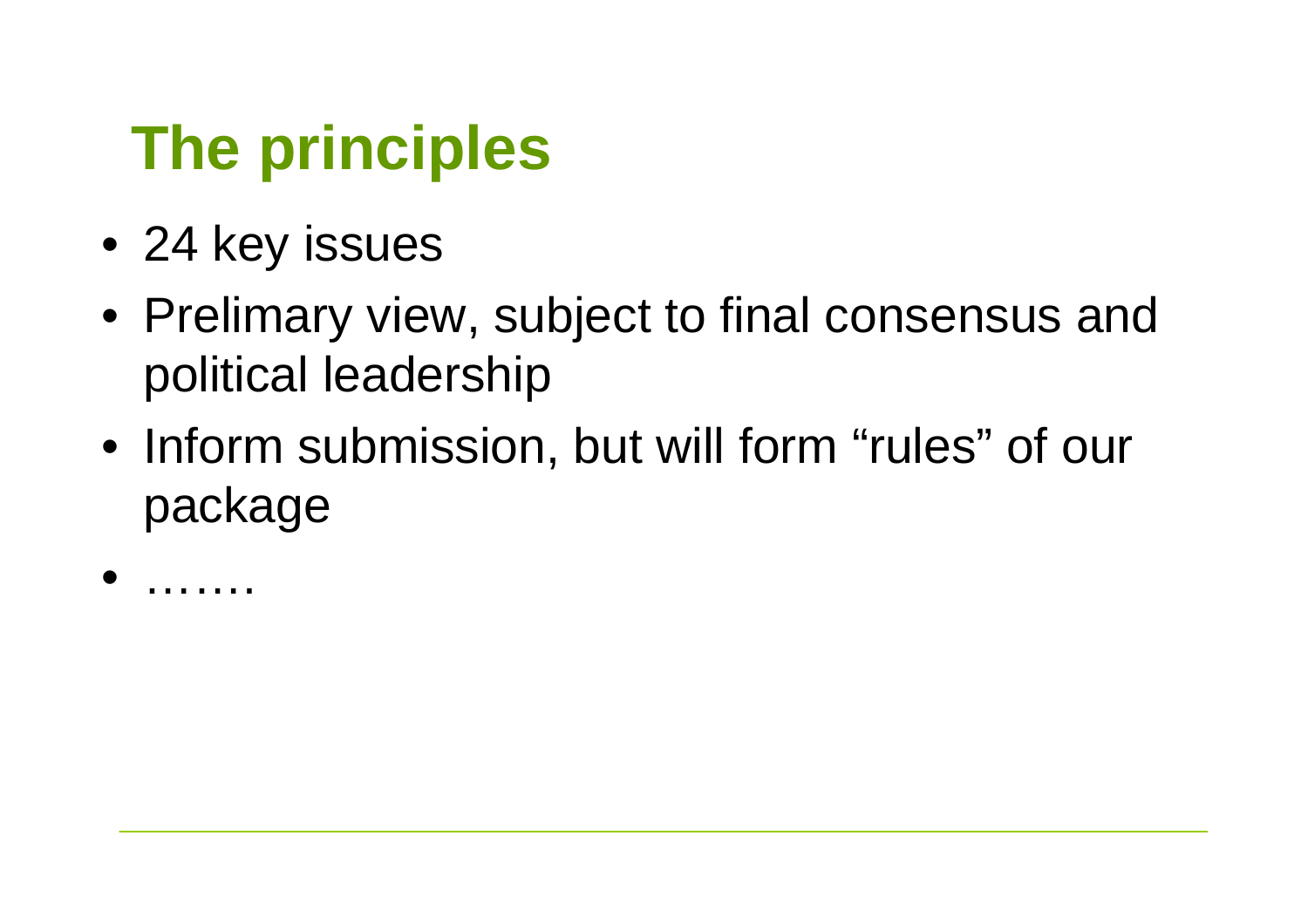- 1. Cost recovery for application activity only
- 2. Public funding for plan making
- 3. No cross subsidies
- 4. No "free go"s
- 5. No underwriting for local priorities
- 6. No compulsory framework for calculating fees
- 7. Charge for heritage apps
- 8. No charge to objectors
- 9. No committee surcharge
- 10. Largest applications PPA negotiated fee
- 11. No discount for article 4
- 12. No discount for parishes, playing fields etc
- 13. Only discount disabled access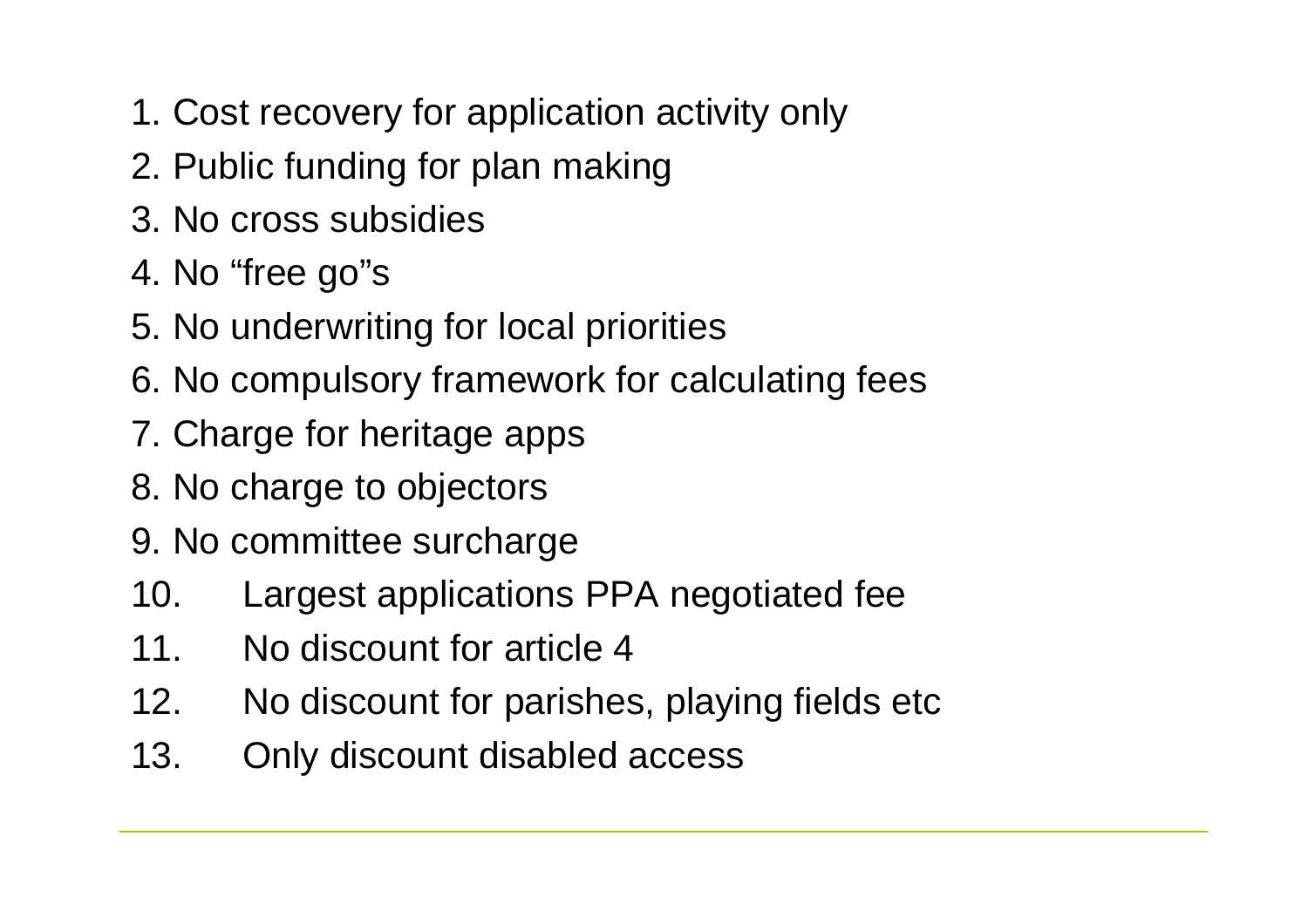- 14. Pre-app charging unchanged
- 15. No cap full cost recovery
- 16. No per dwelling charging
- 17. Fee structured on "Q" codes
- 18. Use average time to determine fee
- 19. Use standard accounting for overheads
- 20. Retrospectives surcharged for investigation
- 21. No profit
- 22. Three year rolling balance
- 23. Annual review
- 24. Local service level flexibility

And

•Sector management of performance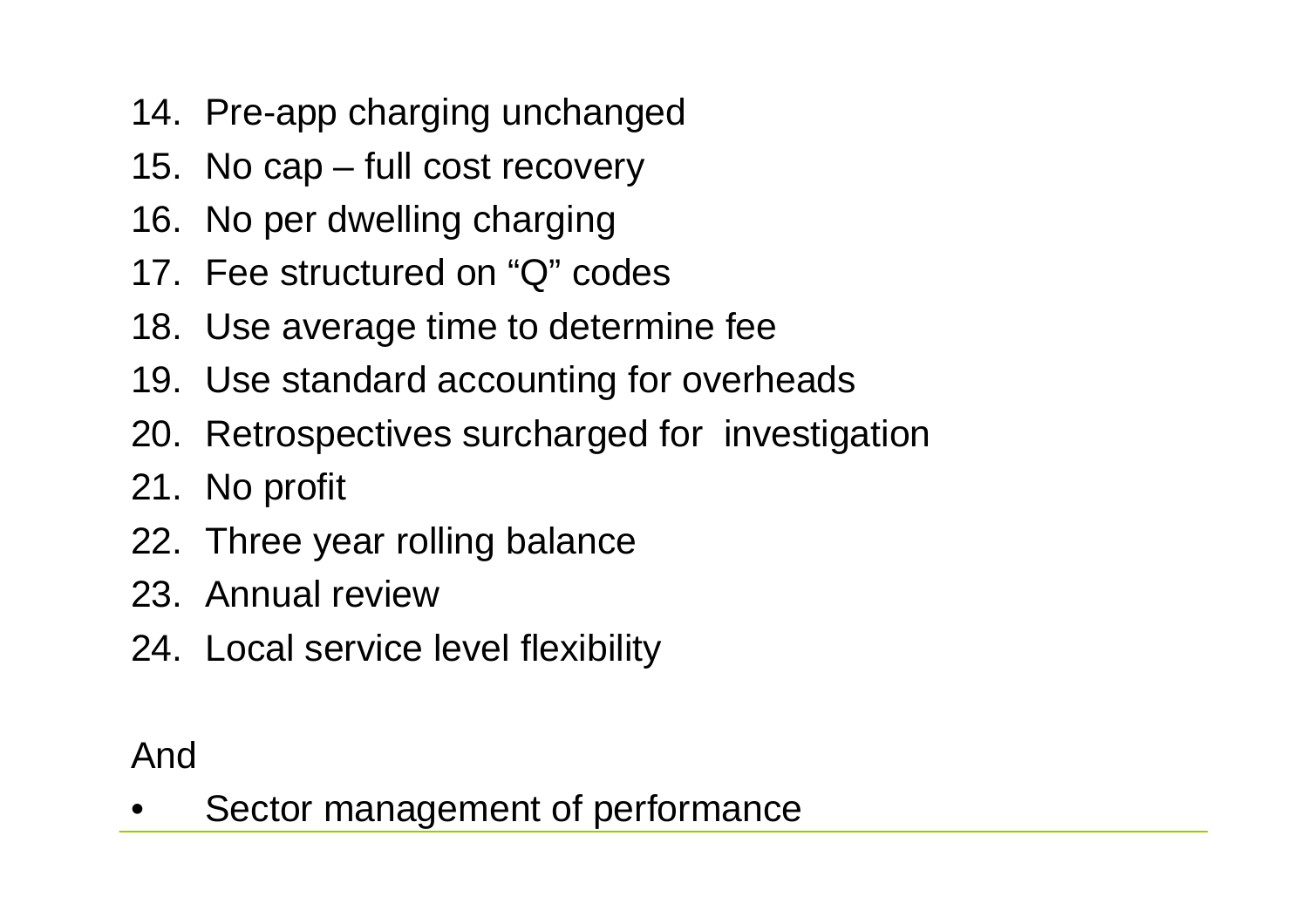### **Part 'A' – rechargeable costs**

- Based on "Planning benchmark"
- Uses 4 weeks of timesheets (not estimates)
- Alongside local costs, uses BVACOP approach for corporate and overheads
- Therefore will include:
	- staff costs (productive time),
	- –overheads (non productive time eg leave)
	- – direct costs ( postage, mileage, commissioned advice)
	- –recharges (corporate costs, accommodation)
	- – other overheads (ENIC and pension contributions etc)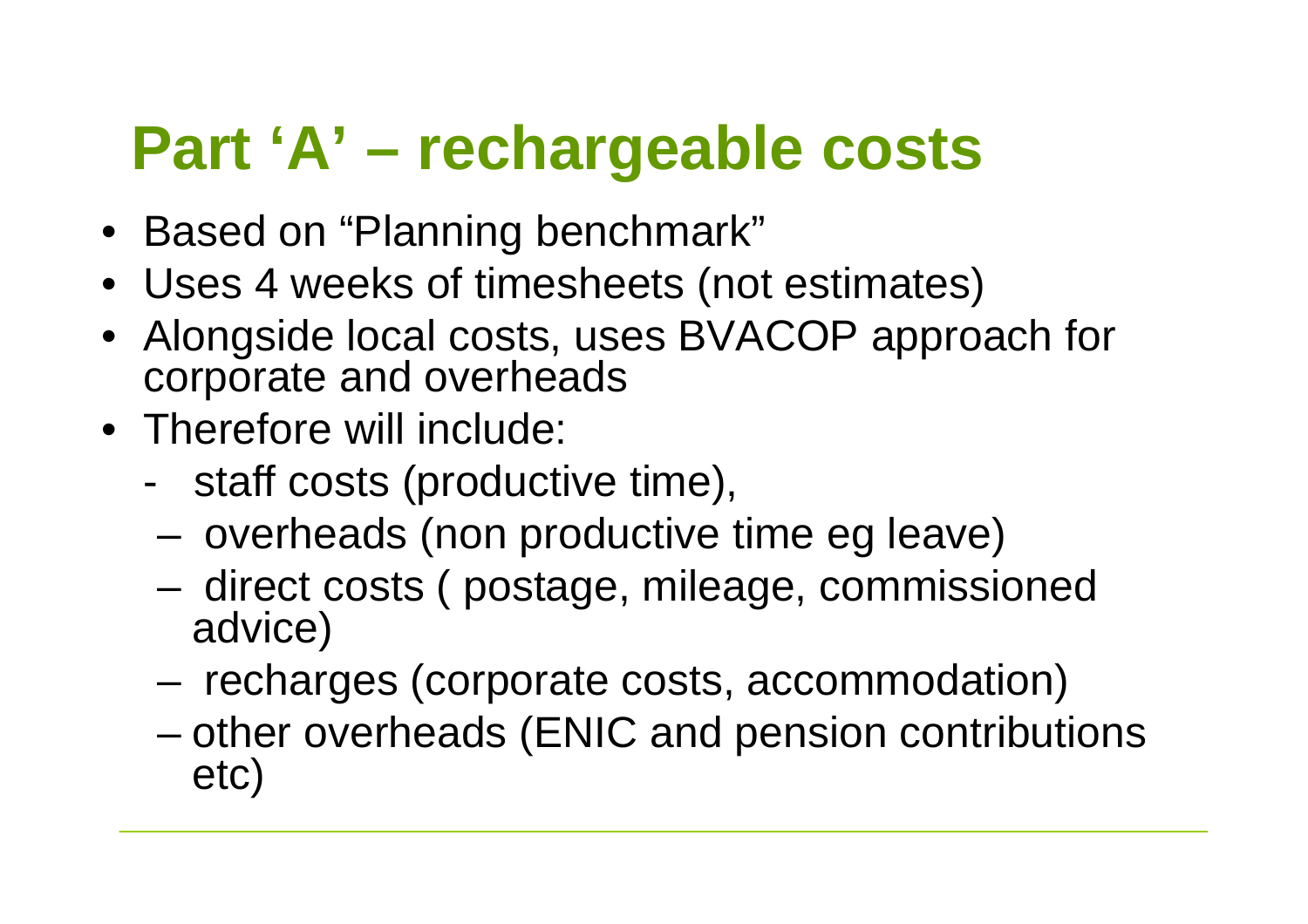#### 320 - RECEIPT: 330 - VALIDATION, FEES **Cost per Application**



dicide event a high or or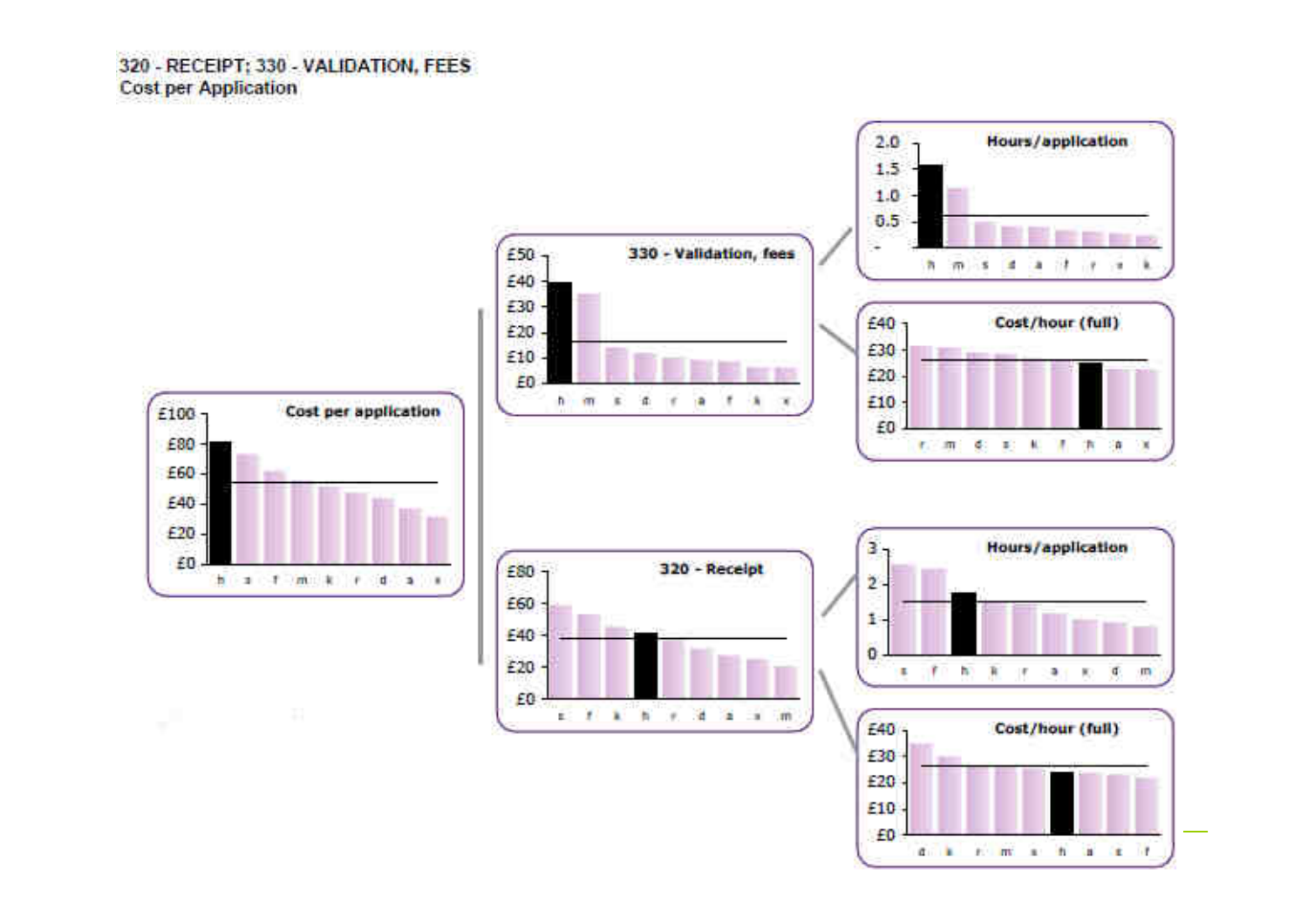#### **Business Reply Plus** Licence no. LON10645

Pla

Lod

Sm

L Ot

**SW** 

#### Dear Sir/Madam,

The Planning Advisory Service (PAS) is a national organisation created to improve planning services in England. We are always looking at ways to help councils to provide quality services Please help us serve you better by completing this short survey. The results will be used by PAS to help your local planning authority compare their services with others and identify ways they can make improvements. All responses will be handled in confidence and in accordance with the Data Protection Act 2000 and will be used solely in connection with the PAS survey and will not be passed to any third parties. Please send any questions to pas@local.gov.uk or phone 020 7664 3000

#### Survey questions

- a) Name of the council: WAVENEYCOUNCIL
- b) Was your application:

refused? D permitted? 2

Please rate the following questions on a scale of 1-5. with 5 being the highest.

- 1. Overall how would you rate your experience of applying for planning permission this time?
- 2. If you taked to the council before sending in your application, rate the helpfulness of any advice you received

#### www.pas.gov.uk

nic

**No.1** 

- 3. Did the council respond in a helpful and timely way when you contacted them? 5
- 4. Were there any changes to your scheme to make it acceptable? yes I  $110$   $P1$
- 5 Da you think the service youreceived was value for money? yes **27**  $90E$
- 6. Is there anything else you would like to say about the service you. received?

SORVICE

TOP CLASS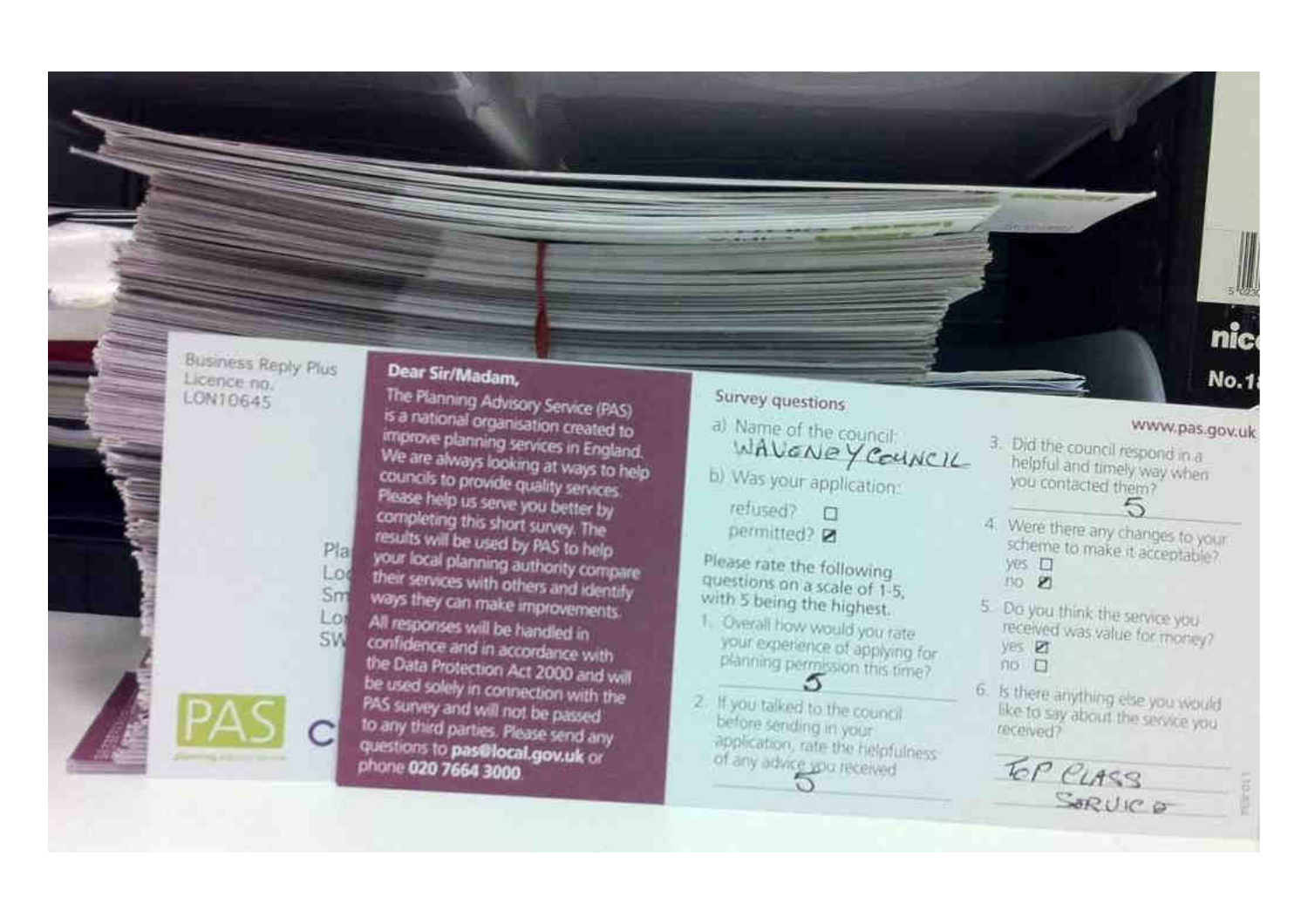### **Part 'A' – rechargeable costs**

Also to note those elements which remain under RSG – plan making and other planning activities will remain a legitimate cost to the community for good, well managed places (egsome enforcement)

• Repeat "these are working drafts"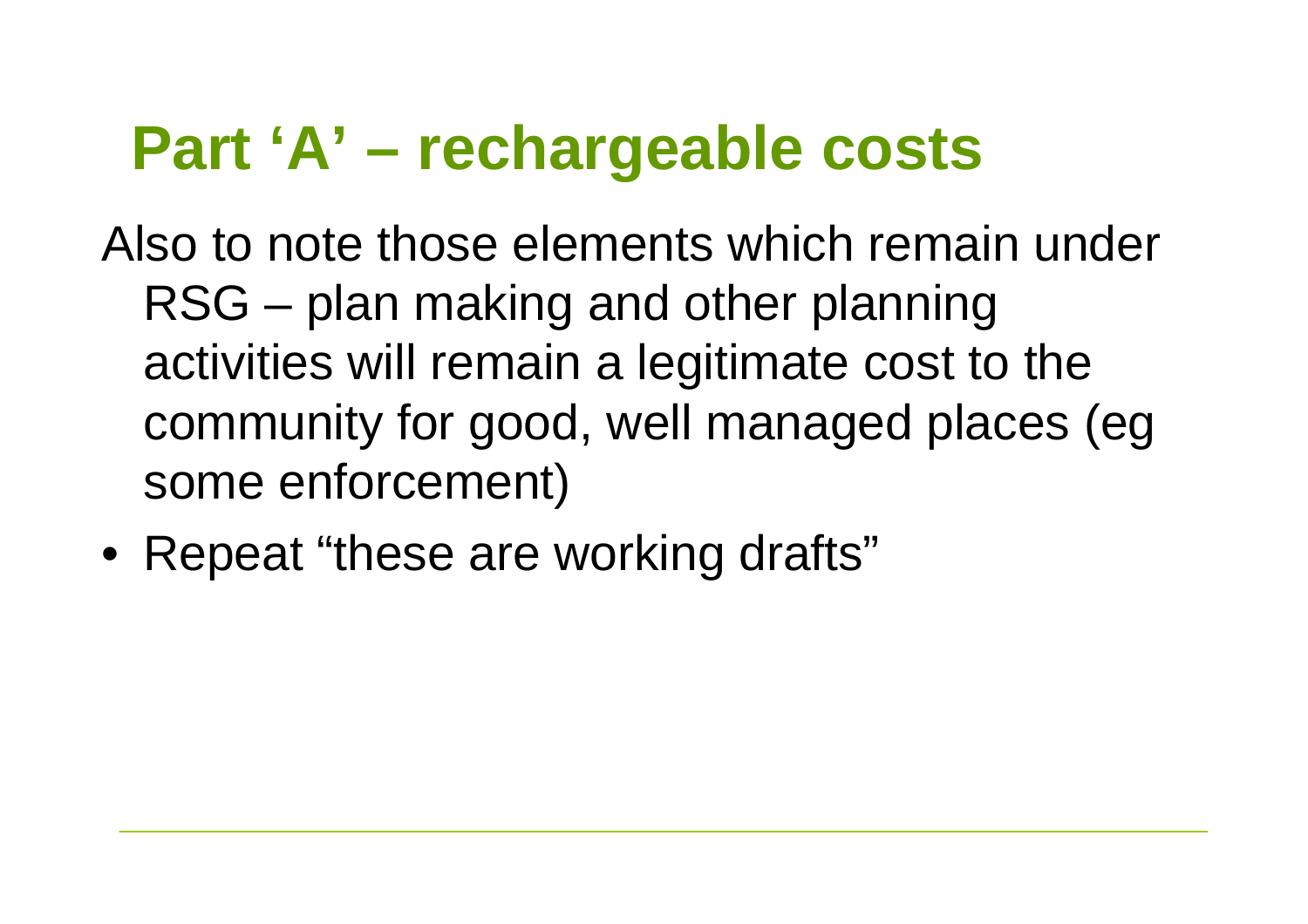### **Part 'B' – fee breakdown**

- Based on existing 'Q codes'
	- – $-Q1 =$  major major dwellings
	- –Q2 = major major offices / R&D / industry
	- – $-Q21 =$  householders etc
- Costs apportioned using hourly rate and sampling
- Cost differences applied for different types of application

– $-$  Full = 100%; Outline = 80%; Condition = 5%; Retrospective = 120%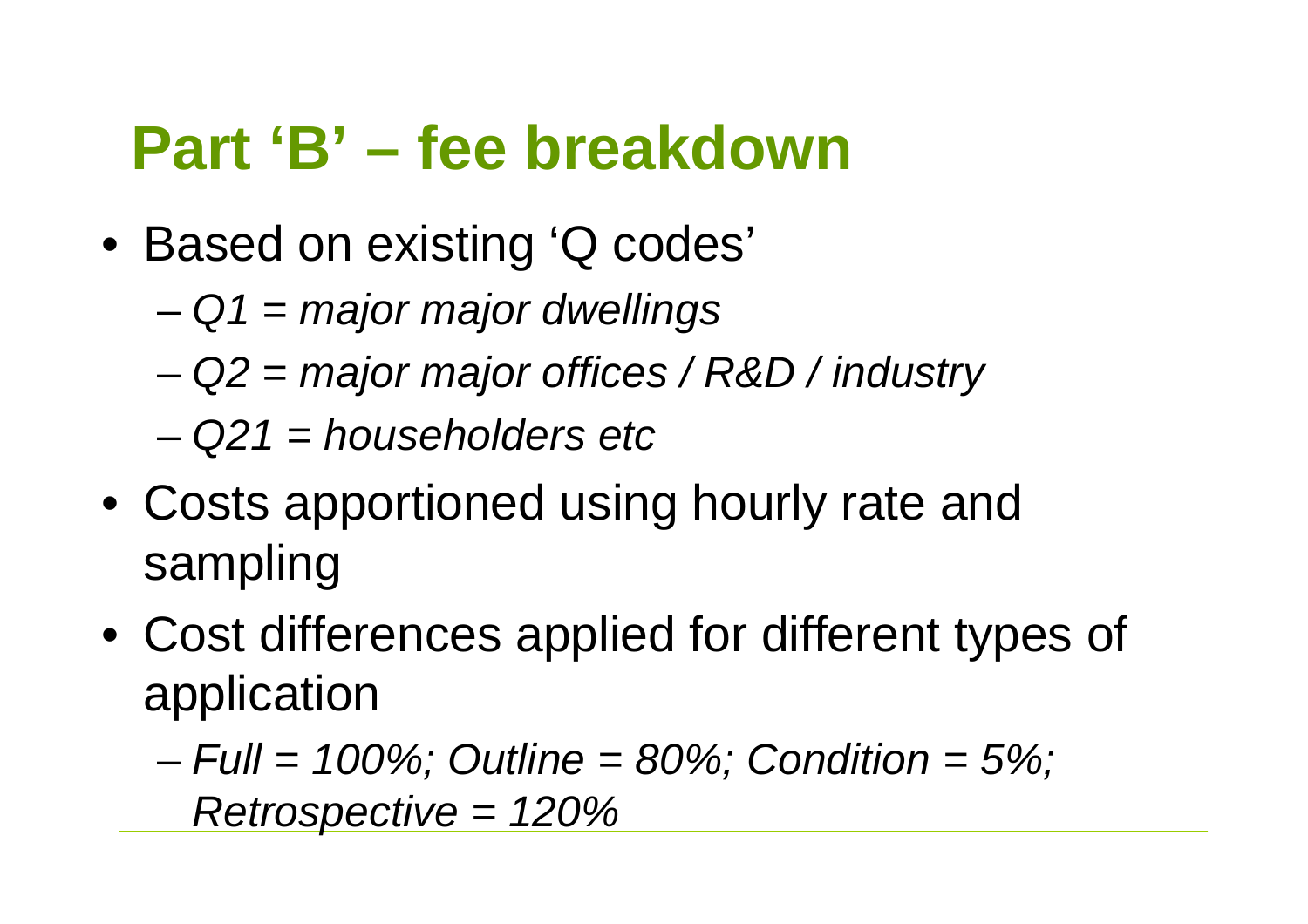### **Part 'B' – fee breakdown**

- Largest applications encouraged towards PPA
- Repeat emphasis that cost differences are a product of
	- –Overall cost
	- –The number of applications attracting a fee
- Does it make sense to say "fees go up by 20%" ? [no]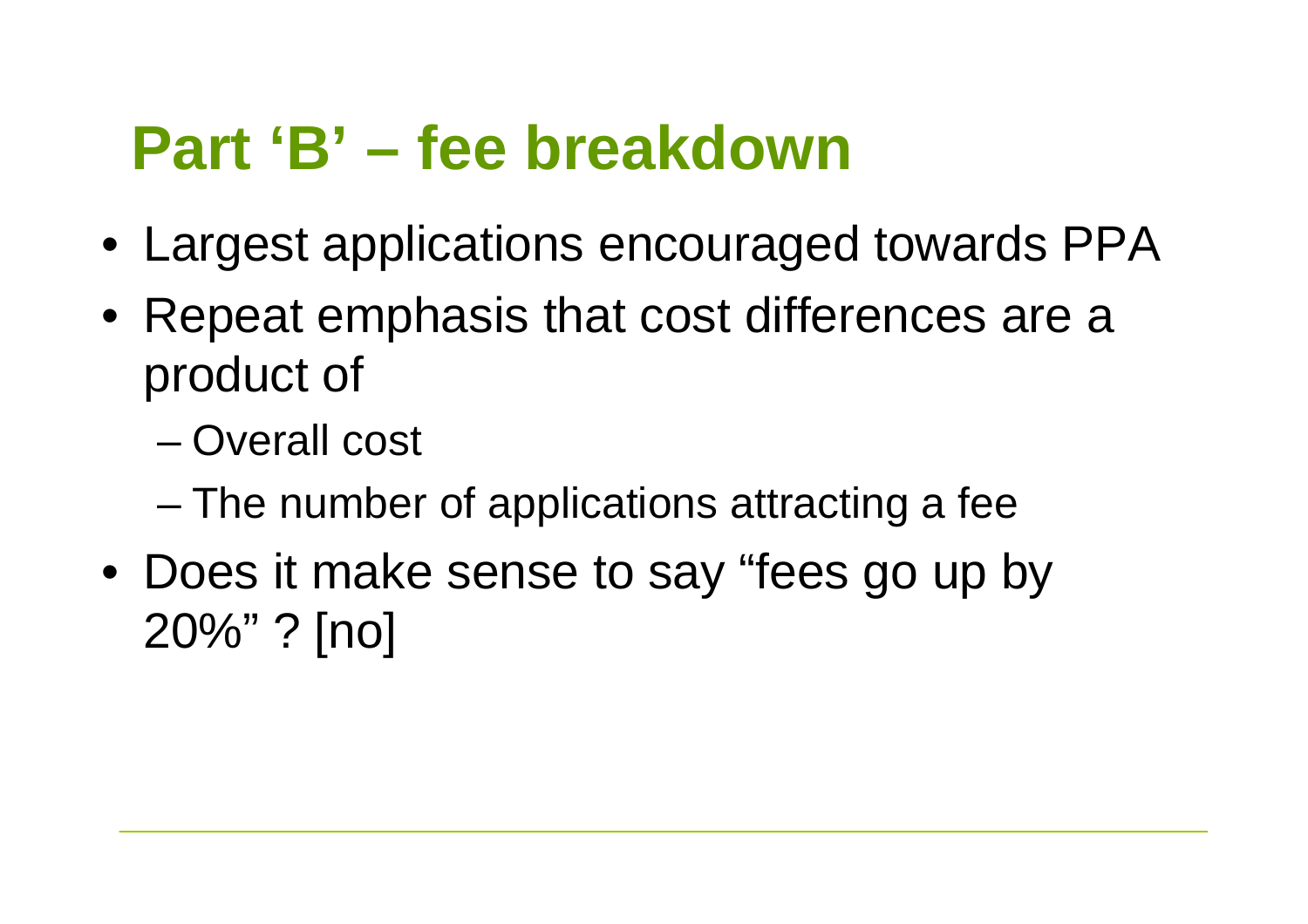### **Timescale / next steps**

- PAS paper on the detail to be agreed by pilot authorities, LG group, other signatories. (16<sup>th</sup>)
- Shared with industry reps and software
- $\bullet$ Submission 7<sup>th</sup> Jan.
- Early adopters group supported through process to be ready for April 4th commencement.
- Legal review ?
- Second (main) group benchmark in May for July / Aug / Sep adoption.